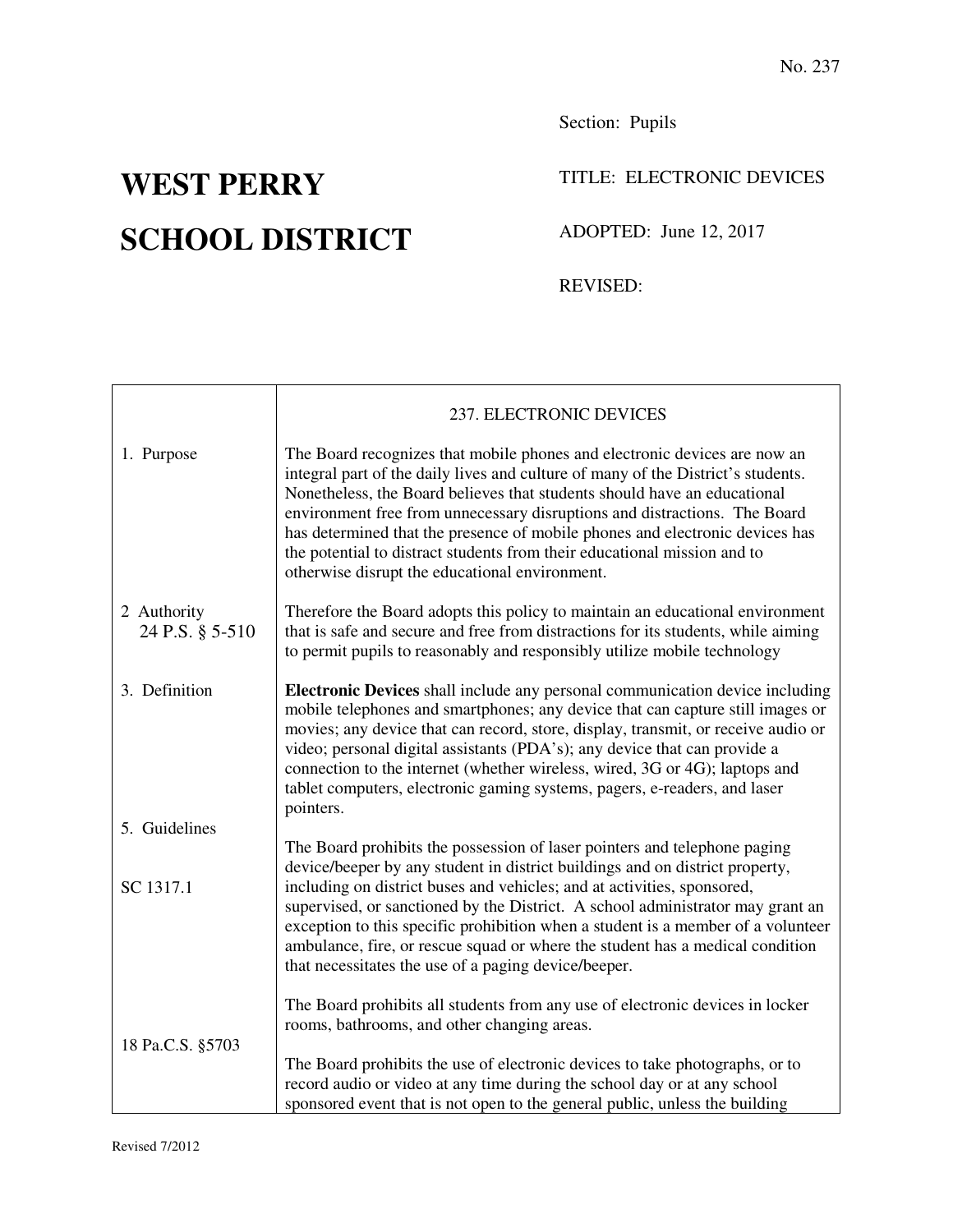| administrator has authorized the photograph or recording by giving written |
|----------------------------------------------------------------------------|
| consent, unless the use is authorized for educational purposes as outlined |
| below.                                                                     |

## ELEMENTARY SCHOOL

The board prohibits the **use of** any personal electronic device by any Elementary School student while in district buildings, on district property and grounds including on district buses, and at school sponsored activities. An electronic devices that is possessed by any student in school buildings or on district property must remain powered off and kept out of sight at all times except as follows below.

Nothing in this policy shall affect the ability of the building administrator or his/her designee to grant approval for the use of an electronic device by a student because of a student's urgent health or safety needs, or in the event of an emergency.

Nothing in this policy shall affect the provision or use of an electronic device as stated in an Individualized Education Program or Section 504 Service Agreement.

## MIDDLE SCHOOL

The board prohibits the **use of** any personal electronic devices by any Middle School student while in district buildings, on district property and grounds including on district buses, and at school sponsored activities except as follows below. An electronic device that is possessed by any student in school buildings or on district property must remain powered off and kept out of sight at all times except as follows below.

Exception:

- Students participating in after-school activities may use mobile phones under the following conditions:
	- 1. The mobile phone must remain off during the after-school activity
	- 2. The mobile phone may be turned on and used when authorized by the activity advisor, coach, or building administrator to make brief telephone calls to a parent or guardian, or other person providing transportation to the Student.
- Students may use electronic devices in the classroom during the school day for instructional purposes if, and only if, they have the prior permission of the teacher or building administrator to do so.

Nothing in this policy shall affect the ability of the building administrator or his/her designee to grant approval for the use of an electronic device by a student because of a student's urgent health or safety needs, or in the event of an emergency.

Nothing in this policy shall affect the provision or use of an electronic device as stated in an Individualized Education Program or Section 504 Service Agreement.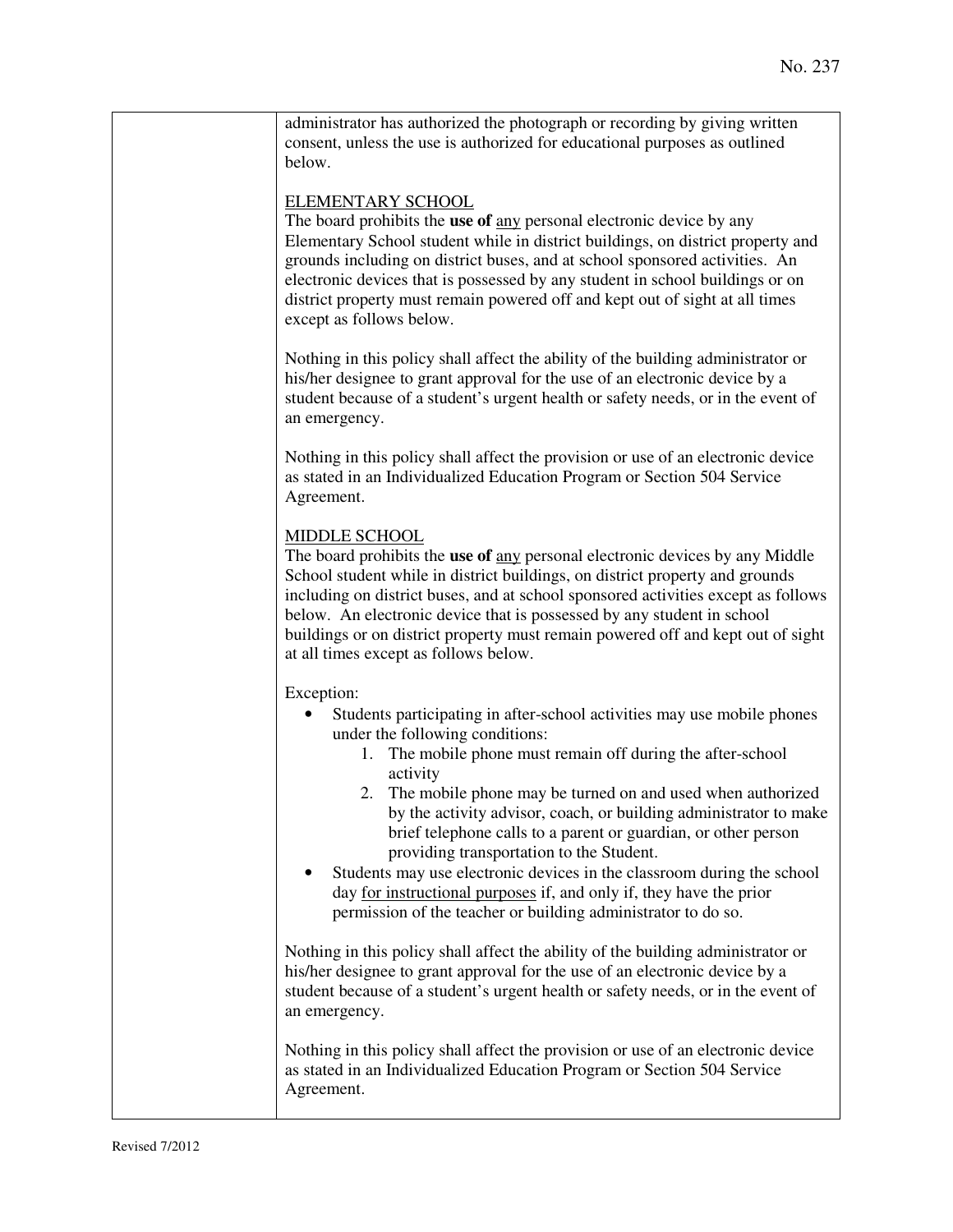| <b>HIGH SCHOOL</b><br>The board prohibits the use of any personal electronic devices by any High<br>School student during instructional times during the school day (from the<br>beginning of $1st$ period until the end of last period), which includes homeroom<br>and study halls, except that students may use electronic devices during<br>instructional times for instructional purposes if, and only if, they have the prior<br>permission of the teacher or building administrator to do so. |
|------------------------------------------------------------------------------------------------------------------------------------------------------------------------------------------------------------------------------------------------------------------------------------------------------------------------------------------------------------------------------------------------------------------------------------------------------------------------------------------------------|
| Students in the High School are permitted to use electronic devices during non-<br>instructional times including lunch periods, before school hours, after school<br>hours, and between classes, so long as such use does not:<br>1. Disrupt school activities or instruction<br>2. Violate any other board or school policies<br>3. Violate state or federal law<br>4. Violate any of the prohibitions set forth elsewhere in this policy.                                                          |
| If an electronic device utilizes the District's internet connection, the School<br>District's Acceptable Use Policy applies and is incorporated herein by<br>reference.                                                                                                                                                                                                                                                                                                                              |
| Advisors and coaches of extra-curricular activities shall have discretion to<br>regulate and limit the use of electronic devices by high school students while<br>participating in sports or extra-curricular activities, and school sponsored trips.                                                                                                                                                                                                                                                |
| Nothing in this policy shall affect the ability of the building administrator or<br>his/her designee to grant approval for the use of an electronic device by a<br>student because of a student's urgent health or safety needs, or in the event of<br>an emergency.                                                                                                                                                                                                                                 |
| Nothing in this policy shall affect the provision or use of an electronic device<br>as stated in an Individualized Education Program or Section 504 Service<br>Agreement.                                                                                                                                                                                                                                                                                                                            |
| <b>Loss or Damage to Electronic Devices</b><br>Students are solely responsible for the safe storage of any personal electronic<br>devices that they choose to bring to school. The District shall not be liable or<br>responsible for the loss or damage to any electronic devices that a student<br>brings to school, extracurricular activities, to school sponsored events or trips,<br>or from the confiscation of an electronic devices as the result of a policy<br>violation.                 |
| <b>Student Responsibility for Data Charges</b><br>No Student shall be required to provide a personal electronic device as a<br>condition of receiving educational instruction. If any Student chooses to utilize<br>such a device pursuant to this policy, the Student and Parents assume full<br>responsibility for any phone or data charges that may result from such use.                                                                                                                        |
| <b>Limitation on Technical Support</b><br>District information technology staff may not provide technical assistance to<br>Students for their personal devices. However, this policy shall not prohibit<br>district information technology staff from providing general instructions for the                                                                                                                                                                                                         |